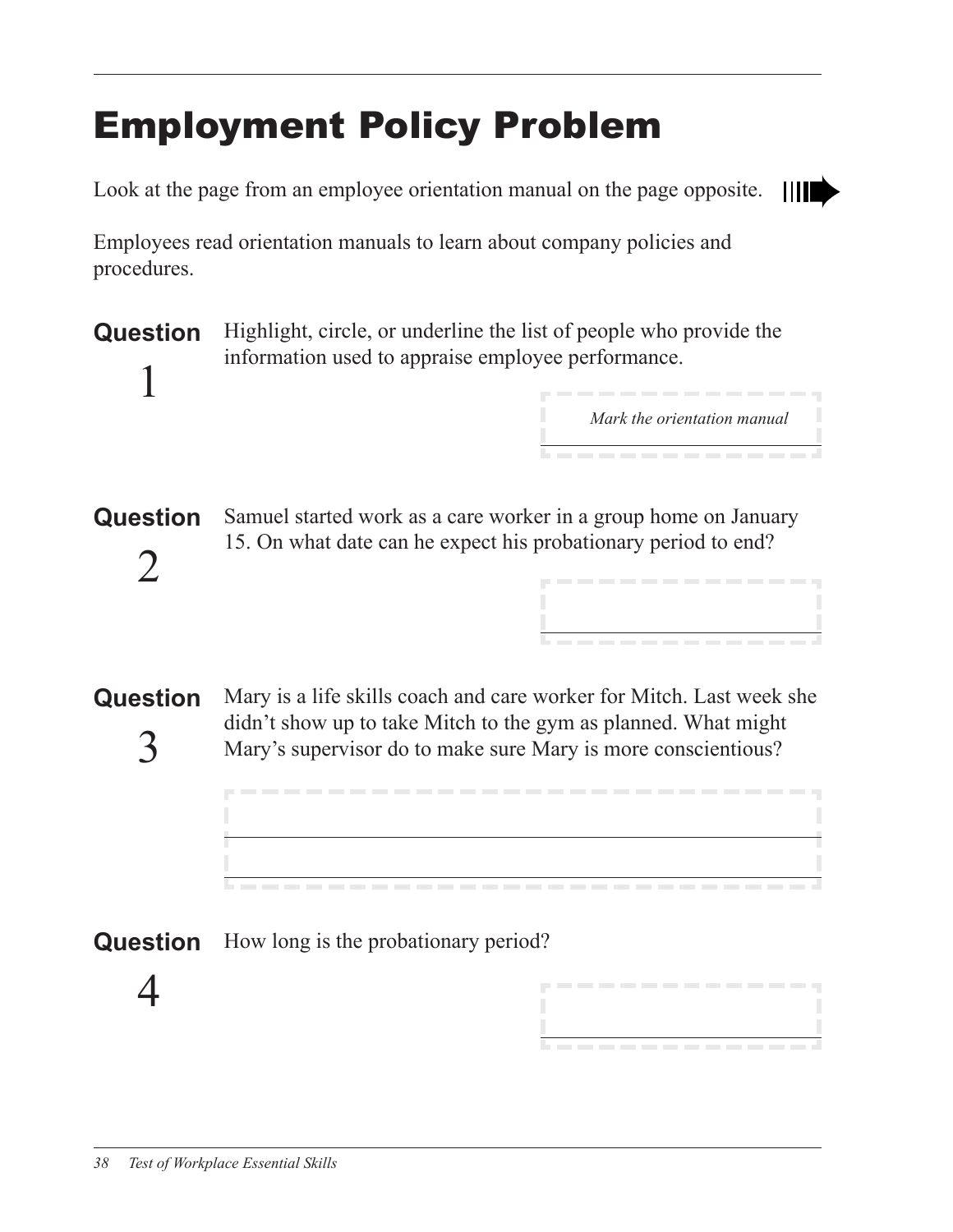PROBATIONARY PERIOD

AT THE PRESENT TIME THERE IS A SIX MONTH PROBATIONARY PERIOD IN EFFECT FOR ALL POSITIONS. A REVIEW WILL BE CONDUCTED TO DISCUSS ANY CONCERNS THE EMPLOYEE MAY HAVE.

AT THIS TIME IT WILL BE DETERMINED IF THE EMPLOYEE HAS MET THEIR PROBATIONARY OBLIGATIONS.

EMPLOYEE PERFORMANCE APPRAISALS

EMPLOYEE APPRAISALS WILL BE CONDUCTED EVERY YEAR. THIS REVIEW WILL EXAMINE HOW THE EMPLOYMENT IS PROGRESSING AND THE INFORMATION GATHERED WILL BE RECEIVED FROM THE SUPERVISOR OF THE RESIDENCE, THE CLIENT/GUARDIAN, AND THE EMPLOYEE.

THE EMPLOYEE WILL BE REQUIRED TO SIGN THIS REVIEW AND A COPY WILL BE KEPT IN THE EMPLOYEES PERSONNEL FILE FOR FUTURE REFERENCE.

TERMINATION OF SERVICES

RESIGNATION: AN EMPLOYEE WISHING TO RESIGN, SHALL DO SO IN WRITING AND GIVE AT LEAST TWO WEEKS NOTICE. THIS NOTICE MUST BE GIVEN TO THE SUPERVISOR OF THE PROJECT.

DISMISSAL: AN EMPLOYEE MAY BE DISMISSED FOR THE FOLLOWING REASONS:

-FAILURE TO MEET PROBATIONARY REQUIREMENTS -UNETHICAL CONDUCT -BREACH OF CONFIDENTIALITY

DISCIPLINE

A CLIENT/GUARDIAN OR RESIDENTIAL SUPERVISOR MAY RECOMMEND DISCIPLINARY PROCEDURES FOR AN EMPLOYEE WHO VIOLATES THE POLICY AND PROCEDURES OF THE PARKLAND C.L.A.S.S. OR FAILS TO MEET COMMITMENTS MADE TO CLIENTS.

DISCIPLINARY PROCEDURES MAY INCLUDE BUT ARE NOT LIMITED TO:

-VERBAL REPRIMAND -WRITTEN WARNING

ANY WRITTEN DISCIPLINARY ACTIONS TAKEN WITH AN EMPLOYEE ARE KEPT ON RECORD AND FILED IN THE EMPLOYEE'S FILE.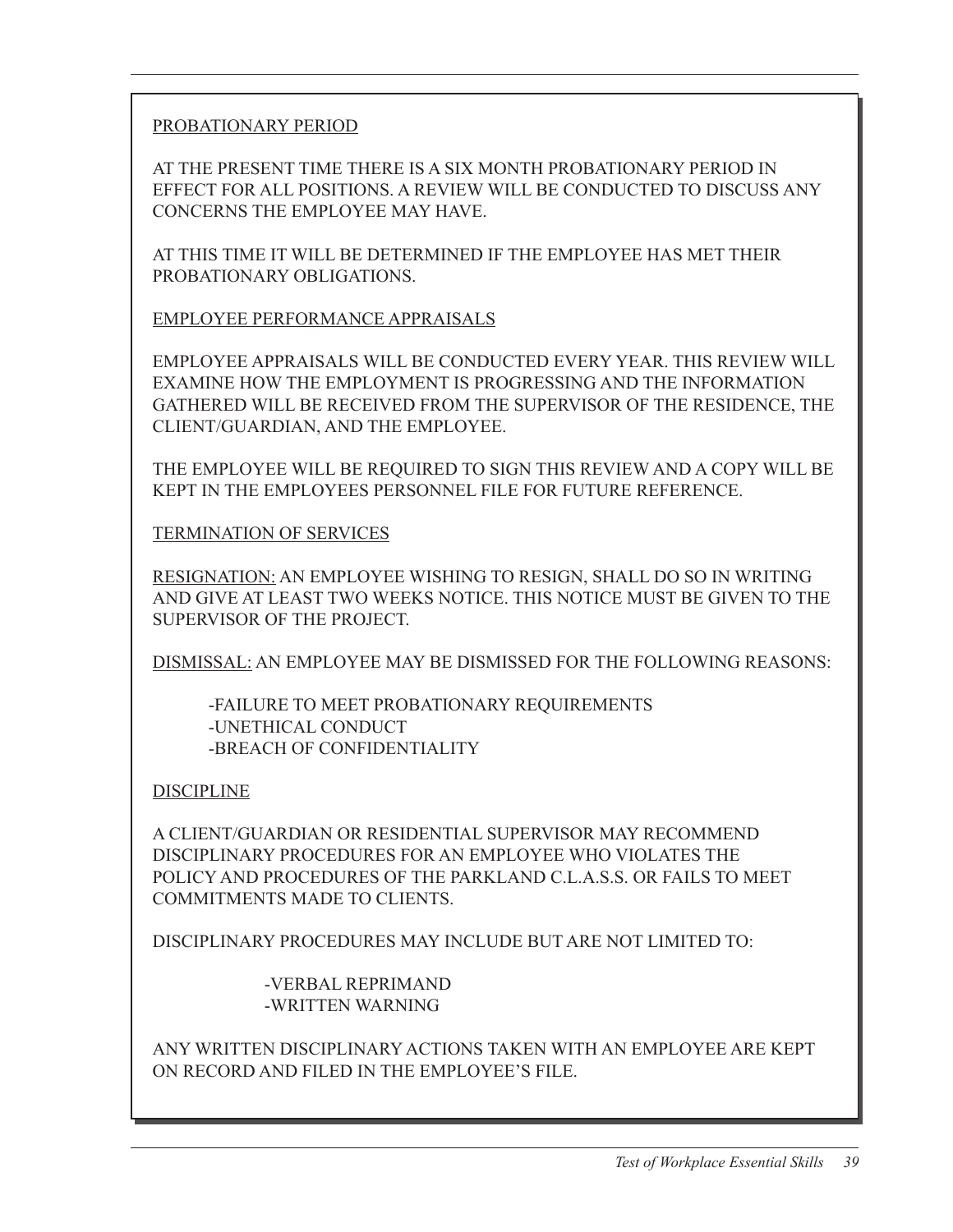# Answers - Employment Policy Problem

- *1. Highlight, circle or underline the list of people who provide the information used to appraise employee performance.* Mark **Supervisor of the Residence, the Client/Guardian, and the Employee**
- *2. Samuel started work as a care worker in a group home on January 15. On what date can he expect his probationary period to end?* **July 15** OR **July 16**
- *3. Mary is a life skills coach and care worker for Mitch. Last week she didn't show up*  to take Mitch to the gym as planned. What might Mary's supervisor do to make sure *Mary is more conscientious?* **Recommend disciplinary action** OR **verbal reprimand** OR **written warning**
- *4. How long is the probationary period?* **6 months**

### **TOWES Confidentiality**

## **Client Information - Questionnaire**

All information related to TOWES, including test booklets, documentation and results reports, is kept highly confidential in accordance with the Freedom of Information and Privacy Act (FOIP). The information collected with the TOWES questionnaire is never associated with the test taker directly; TOWES processes information collected by booklet numbers. Questionnaires are an important part of TOWES psychometric research, and you should encourage all test takers to fully complete the questionnaire.

## **Confidentiality and Test Administration**

It is crucial that all parts of the testing process remain secure and confidential. Tests and all related documentation, including Test Site Records, must always be kept in a secure location. Booklets should be sent only by courier, NOT regular mail. This ensures that the tests and documentation can be tracked at all stages of the shipping process. If test booklets are being stored at your location, be sure that they are kept in a locked cabinet to which only authorized TOWES test administrators have access. This protects TOWES copyright information and intellectual property, as well as our clients and test takers.